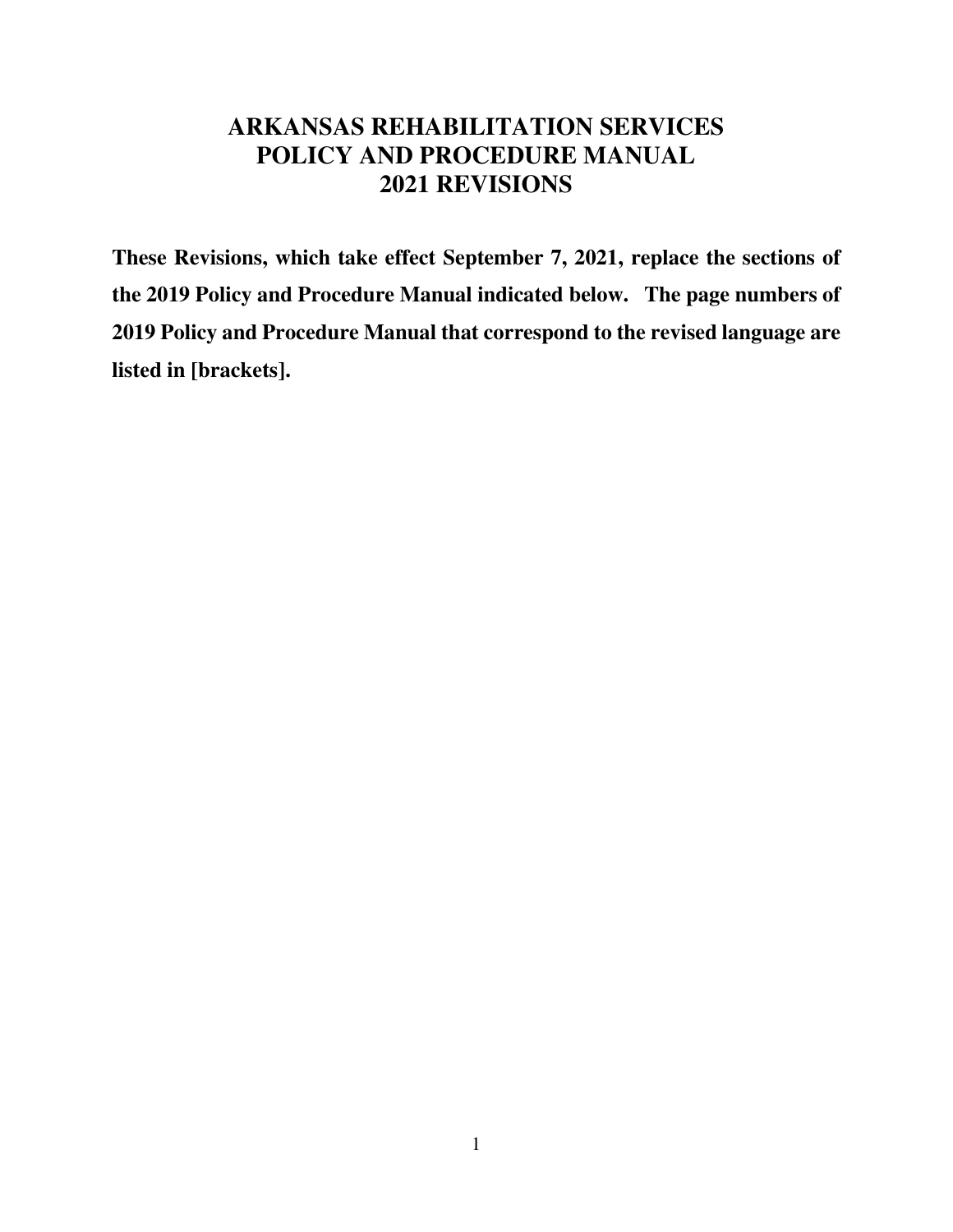# **SURGICAL AND HOSPITAL INSURANCE**

Insurance benefits must be used first in paying for surgical and medical services. ARS will pay a portion of the billed amount after comparable services, similar benefits and insurance are applied. The authorized payment will be based on the most current Medicare Fee Schedule. If the service is not covered by Medicare, payment will be based on the current Arkansas Workers' Compensation Commission Fee Schedule (Medical or Laboratory). For services covered by neither Medicare nor the Arkansas Workers' Compensation Commission, ARS will pay up to 50% of the total charges billed for the surgical or medical services. For hospitals or clinics with which ARS has a contract establishing an all-inclusive amount for services, ARS will pay the contract amount without regard to Medicare or Workers' Compensation-based fee schedules.

[VI-16]

# **PROCEDURES - ASSISTIVE TECHNOLOGY SERVICES/ REHABILITATION ENGINEERING**

- ARS will issue payment for assistive technology/rehabilitation engineering services according to the price indicated in the current Medicare or Arkansas Workers' Compensation fee schedule, beginning with Medicare, for a given HCPCS line item.
- For services covered by neither Medicare nor Arkansas Workers' Compensation, ARS will pay up to 50% of the total charges billed for the assistive technology or rehabilitation technology.
- For individuals with insurance coverage for assistive technology/rehabilitation engineering services, ARS will issue payment after that coverage has been applied.

[VI-49 to VI-50]

# **Payment for Hearing Aids**

- ARS will issue payment for new hearing aids and related devices according to the current Arkansas Workers' Compensation fee schedule for the appropriate L or V code.
- For used hearing aids and related devices, ARS will pay 70% of the price indicated for the appropriate L or V code in the Arkansas Workers' Compensation fee schedule.
- For hearing aids and related devices (new or used) not covered by Arkansas Workers' Compensation, ARS will pay up to 50% of the total charges billed.
- For individuals with insurance coverage for hearing aids and related devices, ARS will issue payment after that coverage has been applied.

[VI-53]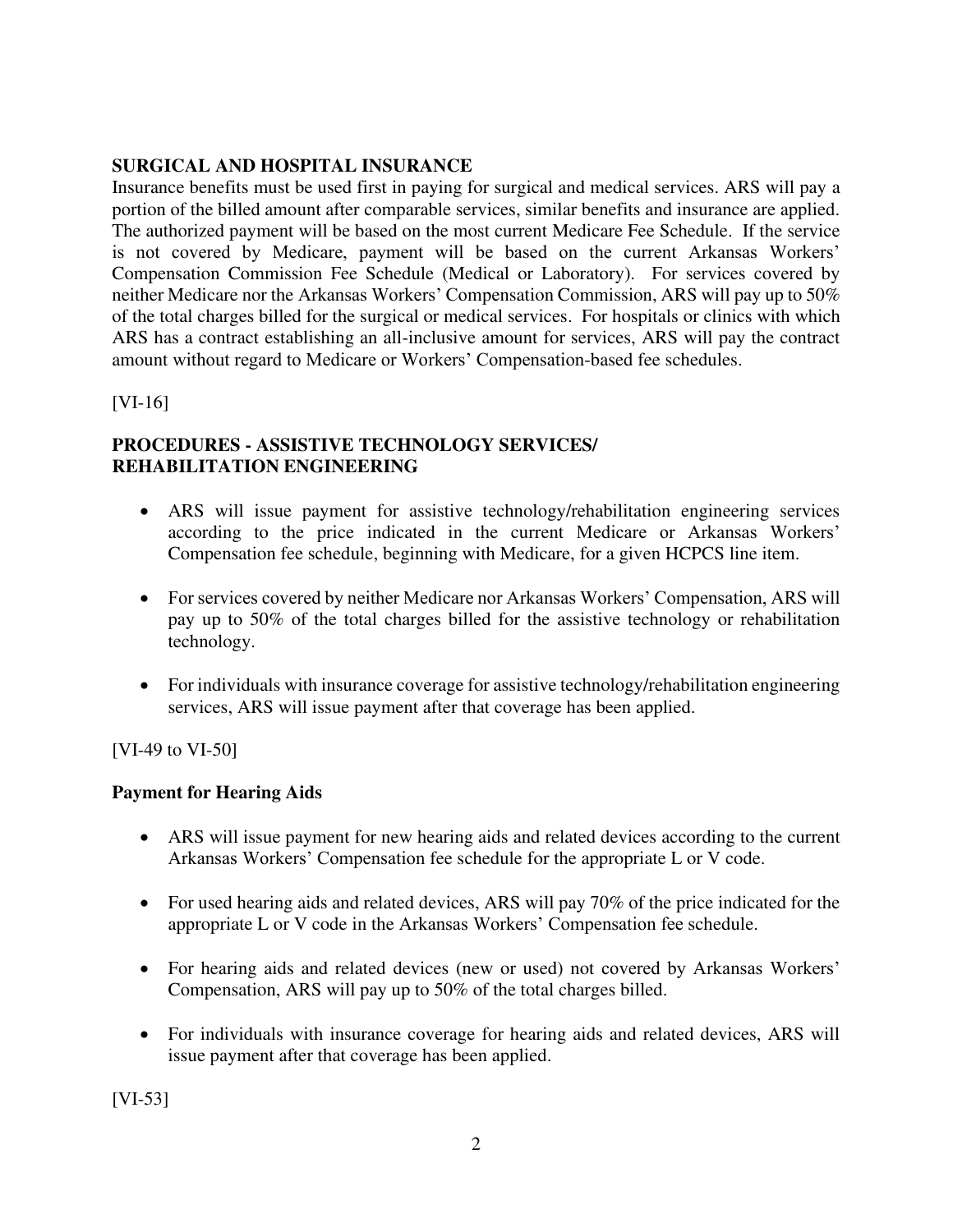# **ARS MEDICAL FEES**

The applicable cost of procedures, devices, and other medical services may be found in the fee schedules maintained by Medicare or the Arkansas Workers' Compensation Commission. Links to these schedules are located on the ARS network. Before applying the fee schedules, ARS counselors must first determine if comparable benefits are available, including all health insurance plan coverages.

[Appendix I-1]

# **3. RATES OF PAYMENT**

When determining rates of payment to third party vendors, ARS first requires that the vendors be properly licensed or accredited. For example, medical providers must be in good standing with the applicable State of Arkansas licensing board or agency. If properly licensed, medical providers will be paid using the fee schedules established by (1) Medicare, or (2) the Arkansas Workers' Compensation Commission. For services covered by neither Medicare nor Arkansas Workers' Compensation, ARS will pay up to 50% of the total amount billed by the medical provider. For hospitals or clinics with which ARS has a contract establishing an all-inclusive amount for services, ARS will pay the contract amount without regard to Medicare or Workers' Compensation-based fee schedules.

[Appendix I-4]

# **5. MEDICAL REHABILITATION SERVICES**

The rate of payment for physician services, dental treatment, glasses, optical aids, and artificial eyes, hearing aids, hospitalization, nursing services, orthotic devices, physical and occupational therapy, prosthetic devices, psychotherapy, speech and hearing therapy, and surgical implants/appliances are based on the fee schedules established by (1) Medicare or (2) the Arkansas Workers' Compensation Commission. For services covered by neither Medicare nor Arkansas Workers' Compensation, ARS will pay up to 50% of the total amount billed by the provider.

#### **5.01 Physician Services**

Rates of payment for medical services provided by physicians are based on the fee schedules established by (1) Medicare or (2) the Arkansas Workers' Compensation Commission, updated annually. Services are identified by CPT code where possible. For services covered by neither Medicare nor Arkansas Workers' Compensation, ARS will pay up to 50% of the total amount billed by the provider.

#### **5.02 Dental Treatment**

Rates of payment for dental services are based on the fee schedules established by (1) Medicare or (2) the Arkansas Workers' Compensation Commission, updated annually. Services are identified by CPT code where possible. For services covered by neither Medicare nor Arkansas Workers' Compensation, ARS will pay up to 50% of the total amount billed by the provider.

Insurance benefits must be used first in paying for surgical and medical services. The amount authorized by ARS will be followed by the statement "Rehabilitation Services will pay only that part of the authorized amount not covered by the insurance policy up to the maximum amount allowed by the ARS Fee Schedule." (See Appendix I-1.)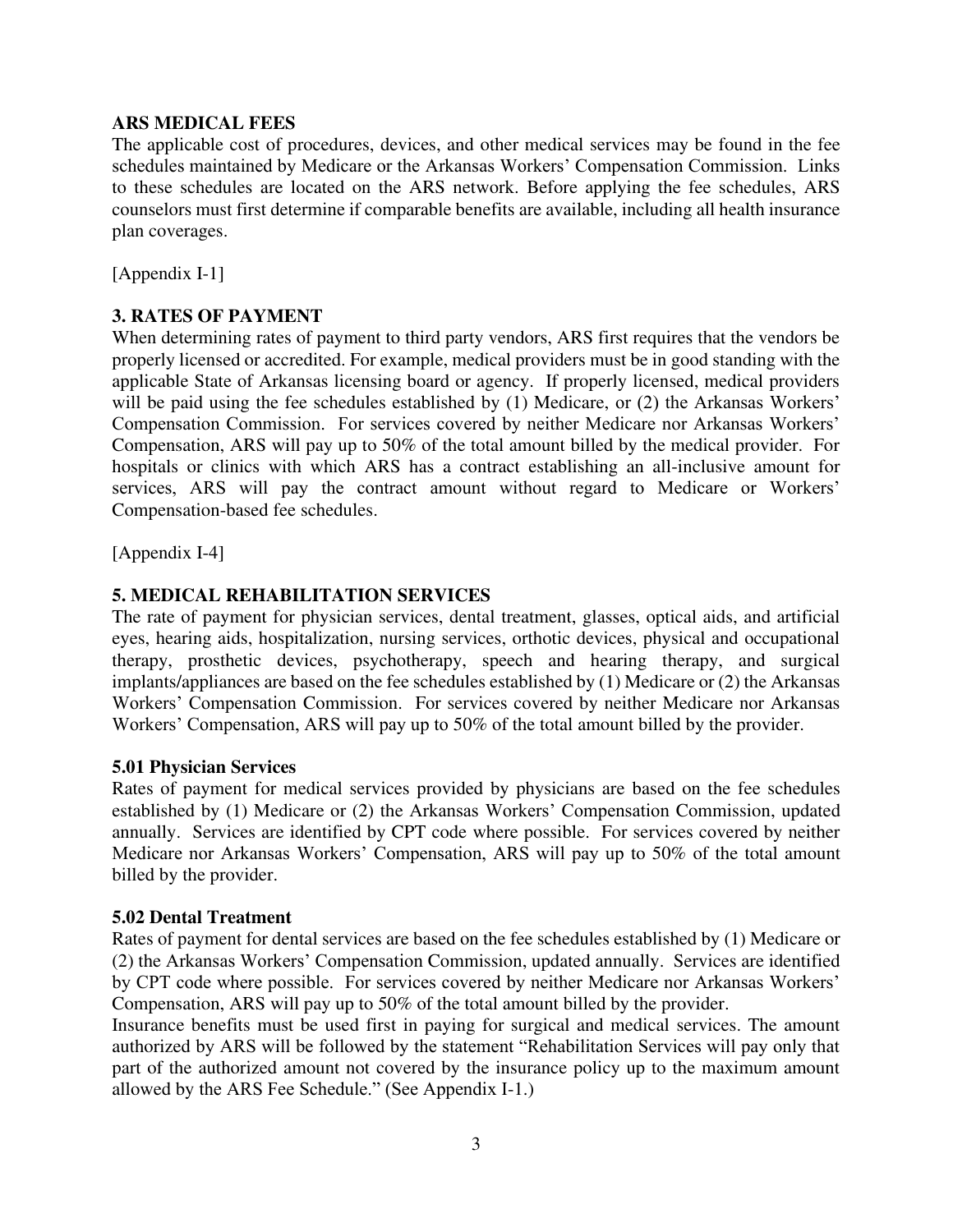The file must document the rational use in price decision: previously proposed prices, contracted prices, market research for the same items.

# **5.03 Glasses, Optical Aids, and Artificial Eyes**

Rates of payment are based on fee schedules established by (1) Medicare or (2) the Arkansas Workers' Compensation Commission for prescription glasses, optical aids, and artificial eyes. For devices covered by neither Medicare nor Arkansas Workers' Compensation, ARS will pay up to 50% of the total amount billed by the provider.

Rates of payment are set at the published list price for a non-prescription item, e.g., closed circuit television, magnifiers, etc. The ARS assistive technology team, here and after referred to as Access and Accommodations, reviews purchases to ensure the price is reasonable in the market. If no qualified vendor agrees to accept the published rate of payment, the counselor may, with the written permission of the district manager that is entered into the client case file, negotiate a reasonable fee based on the lowest of three competitive estimates from vendors in the local area.

# **5.04 Hearing Aids**

Invoices for hearing aids must be itemized. Each line item must correspond to the recommendations for the individual in the audiology/hearing aid evaluation.

Line items for devices not recommended for the individual in the audiology/hearing aid evaluation may be rejected if inconsistent with the individual's Employment Plan. Non-itemized or bundled invoices will be rejected and returned to the vendor.

Each line item for a hearing aid or related device must include the appropriate billing code from the "L" or "V" sections of the Health Care Common Procedures Coding System (HCPCS). ARS may request further documentation to support a given L or V code, and may refuse payment if the vendor cannot provide the documentation requested.

Used devices, if provided, must be disclosed on the invoice as "refurbished," "used," or "rebuilt." Failure to disclose a refurbished device or to follow the FDA procedures may result in removal of the vendor from the ARS Approved Vendor List.

Counselor will verify that the individual received the device and is able to use it. Document in the ECF. Counselor will key required information into the case management system for ARS Purchase Authorization.

ARS will issue payment for new hearing aids and related devices according to the price indicated for the appropriate L or V code in the fee schedule established by the Arkansas Workers' Compensation Commission. For used hearing aids and related devices, ARS will pay 70% of the price indicated for the appropriate L or V code, using the Arkansas Workers' Compensation Fee Schedule.

For hearing aids and related devices (new or used) not covered by Arkansas Workers' Compensation, ARS will pay up to 50% of the total amount billed by the provider.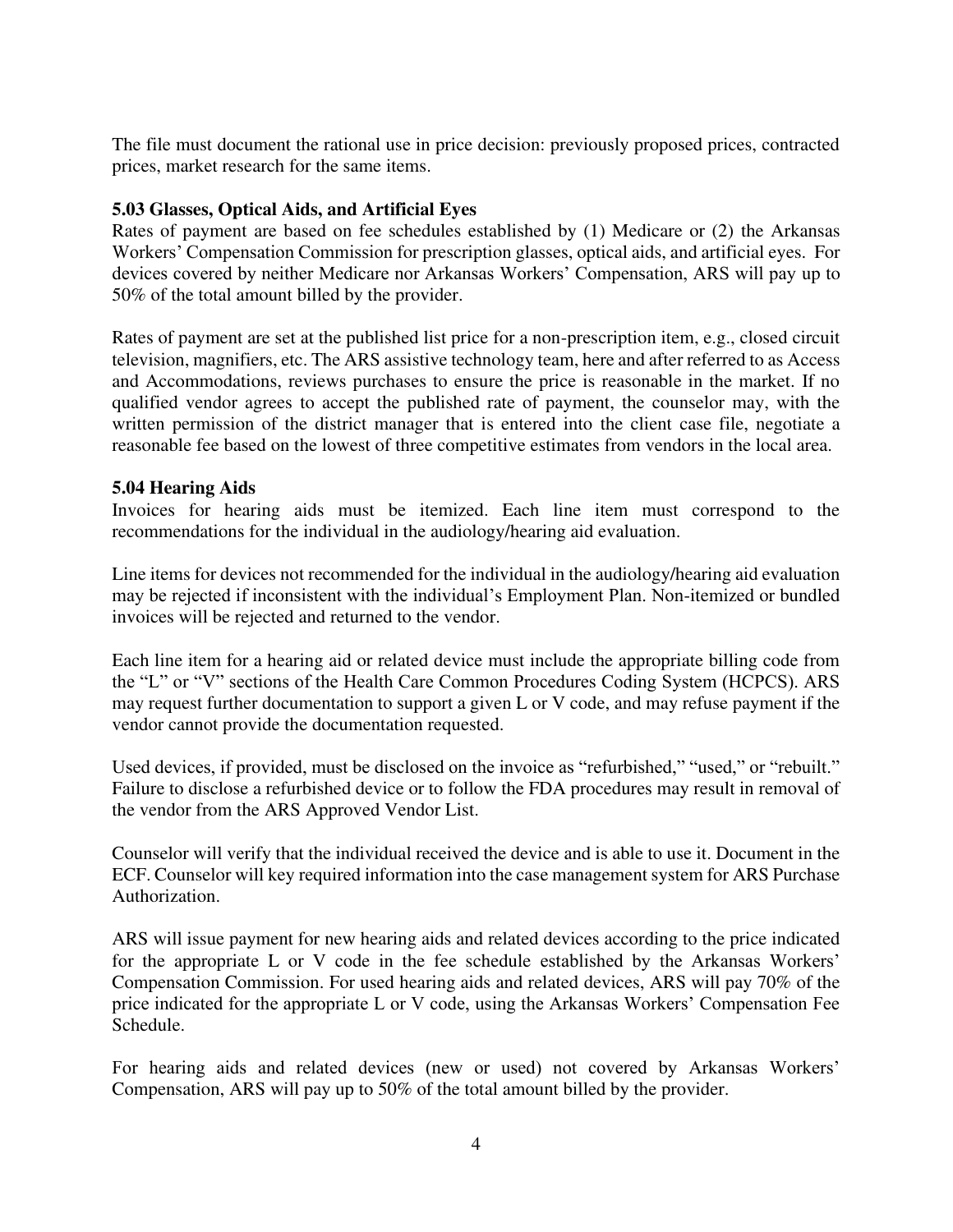# **5.05 Hospitalization**

Rates of payment for the first day of inpatient hospital services are based on the fee schedules established by (1) Medicare or (2) the Arkansas Workers' Compensation Commission. For firstday hospital services covered by neither Medicare nor Arkansas Workers' Compensation, ARS will pay up to 50% of the total amount billed by the provider.

For hospital services beyond one day, ARS will pay up to 50% of the total amount billed by the provider.

For hospitals with which ARS has a contract establishing an all-inclusive amount for services, ARS will pay the contract amount.

# **5.06 Nursing Services**

Rates of payment for nursing services are based on the fee schedules established by (1) Medicare or (2) the Arkansas Workers' Compensation Commission. For nursing services covered by neither Medicare nor Arkansas Workers' Compensation, ARS will pay up to 50% of the total amount billed by the provider. For hospitals or outpatient clinics with which ARS has a contract establishing an all-inclusive amount for services, ARS will pay the contract amount.

#### **5.07 Orthotic Devices**

Rates of payment for orthotic devices are based on fee schedules established by (1) Medicare or (2) the Arkansas Workers' Compensation Commission. For orthotics covered by neither Medicare nor Arkansas Workers' Compensation, ARS will pay up to 50% of the total amount billed by the provider.

# **5.08 Physical and Occupational Therapy**

Rates of payment for physical and occupational therapy services are based on fee schedules established by (1) Medicare or (2) the Arkansas Workers' Compensation Commission. For physical and occupational therapies covered by neither Medicare nor Arkansas Workers' Compensation, ARS will pay up to 50% of the total amount billed by the provider.

[Appendix I-5 to I-8]

# **5.10 Prosthetic Devices**

Rates of payment for prosthetics are based on the fee schedules established by (1) Medicare or (2) the Arkansas Workers' Compensation Commission. All prosthetic requests are reviewed by the Access and Accommodations physical therapist to ensure the prosthesis and its components are consistent with the client's expressed vocational goal. As part of the report, the physical therapist will document the allowable rate for the device. For prosthetics covered by neither Medicare nor Arkansas Workers' Compensation, ARS will pay up to 50% of the total amount billed by the provider.

# **5.13 Surgical Implants/Appliances**

Rates of payment for surgical implants/appliances are based on the fee schedules established by (1) Medicare or (2) the Arkansas Workers' Compensation Commission. For implants or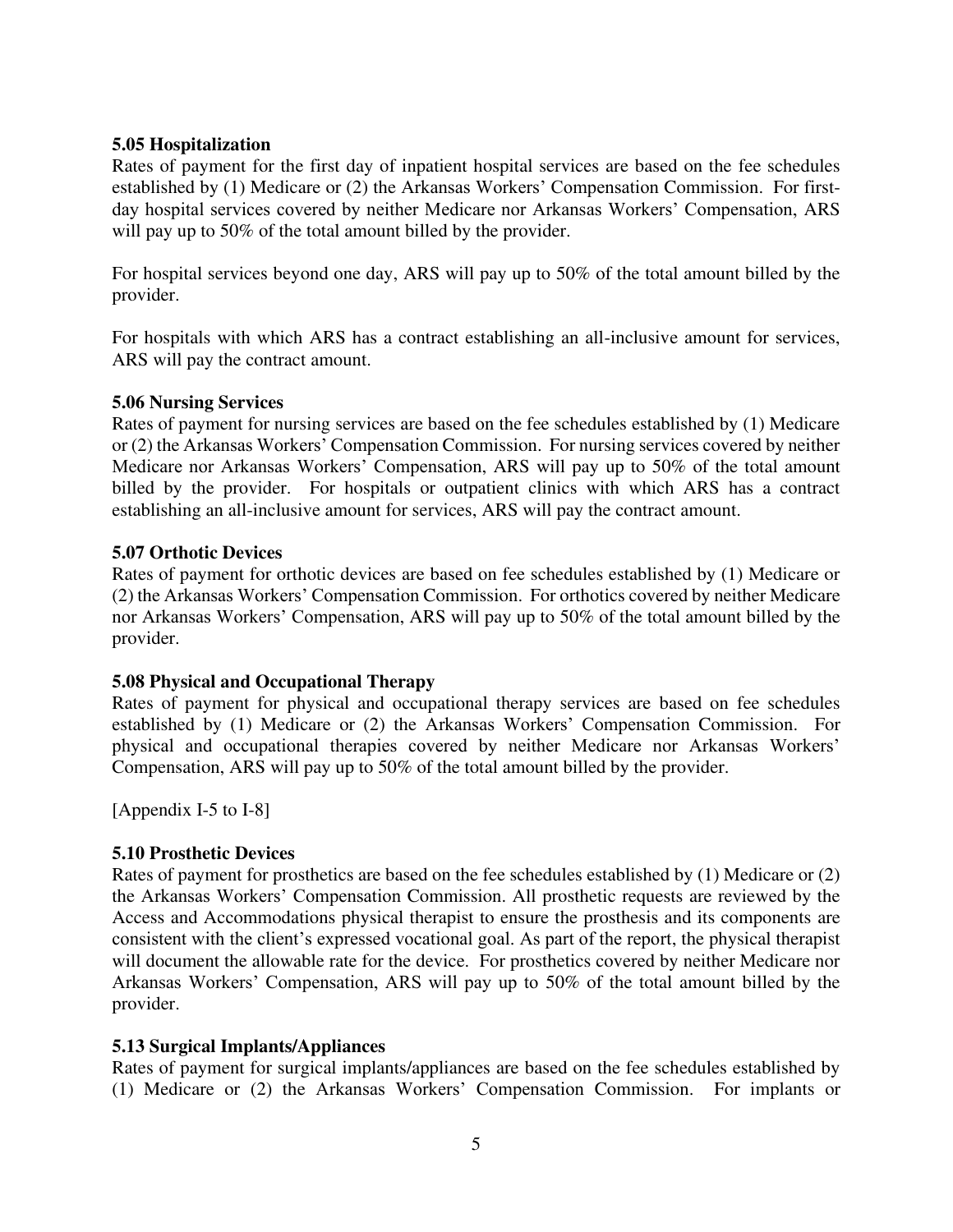appliances covered by neither Medicare nor Arkansas Workers' Compensation, ARS will pay up to 50% of the total amount billed by the provider. For hospitals or outpatient clinics with which ARS has a contract establishing an all-inclusive amount for services, ARS will pay the contract amount.

[Appendix I-10]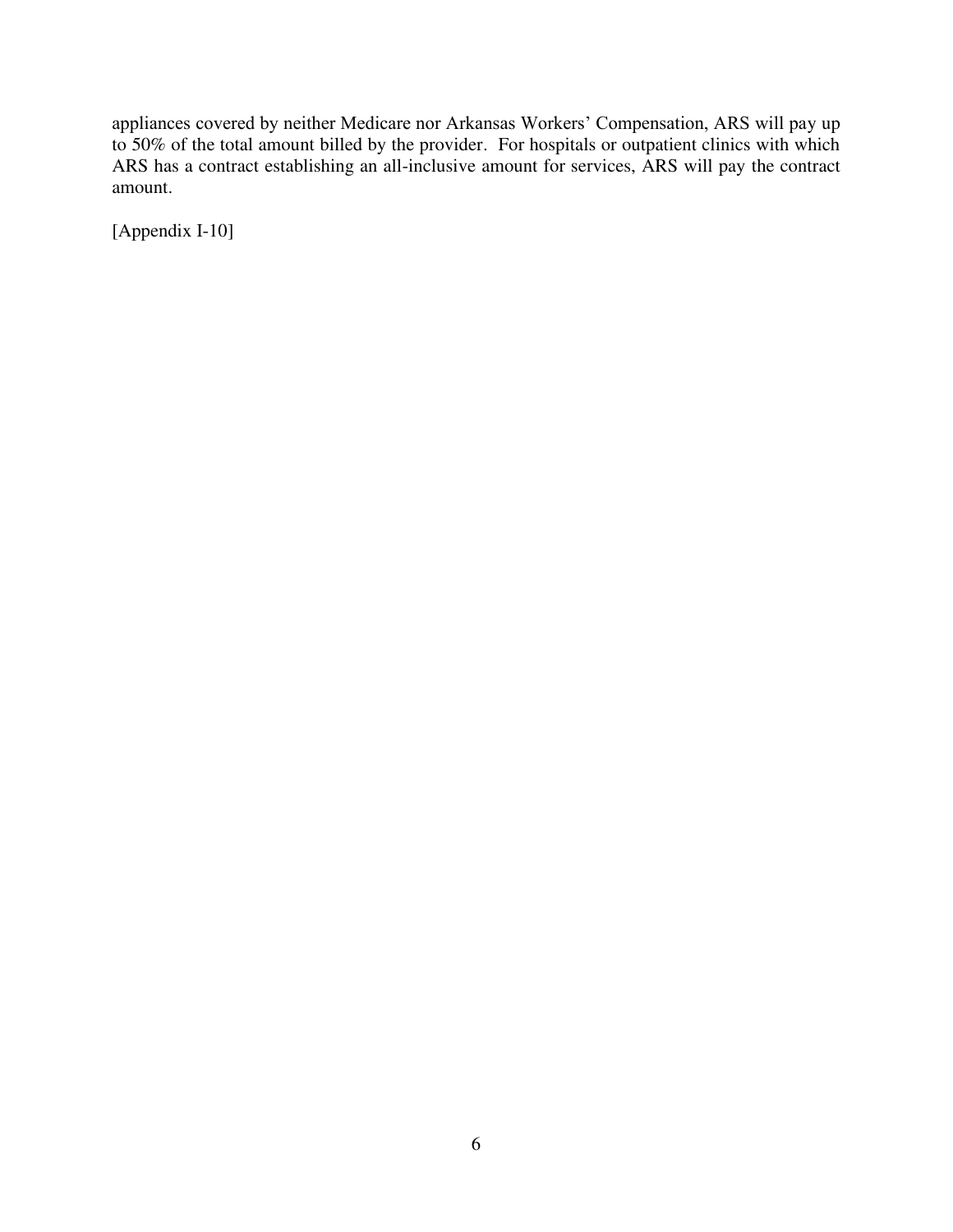# **ARS Small Business Program**

The role of the Consultant includes, but is not limited to, the following:

1. Recommendation of training and technical assistance from appropriate organizations consisting of subjects such as exploring entrepreneurship, small business development, business plan development, small business management, accounting for business, and business financing.

2. Referral of the client to an appropriate resource as it relates to the development of a business plan defining the concept of the business and the business market and competition analysis.

3. Assistance in identifying resources for the capitalization of the business.

4. Development of a report that summarizes the Consultant's findings and provides recommendations as it relates to the operation of a new or existing business. The Consultant's report will be written prior to development of an approved IPE by the VR counselor and the client.

5. Determination of whether the client's business plan is feasible. The Consultant does not approve funding assistance for a client's small business. The VR Counselor will review the Consultant's report, together with the funding assistance requested in the client's business plan. The VR Counselor will then recommend an amount of funding to be authorized in the IPE. If funding for a small business is approved, comparable benefits and services will be taken into consideration, as well as the client's ability to contribute.

[Appendix A-2]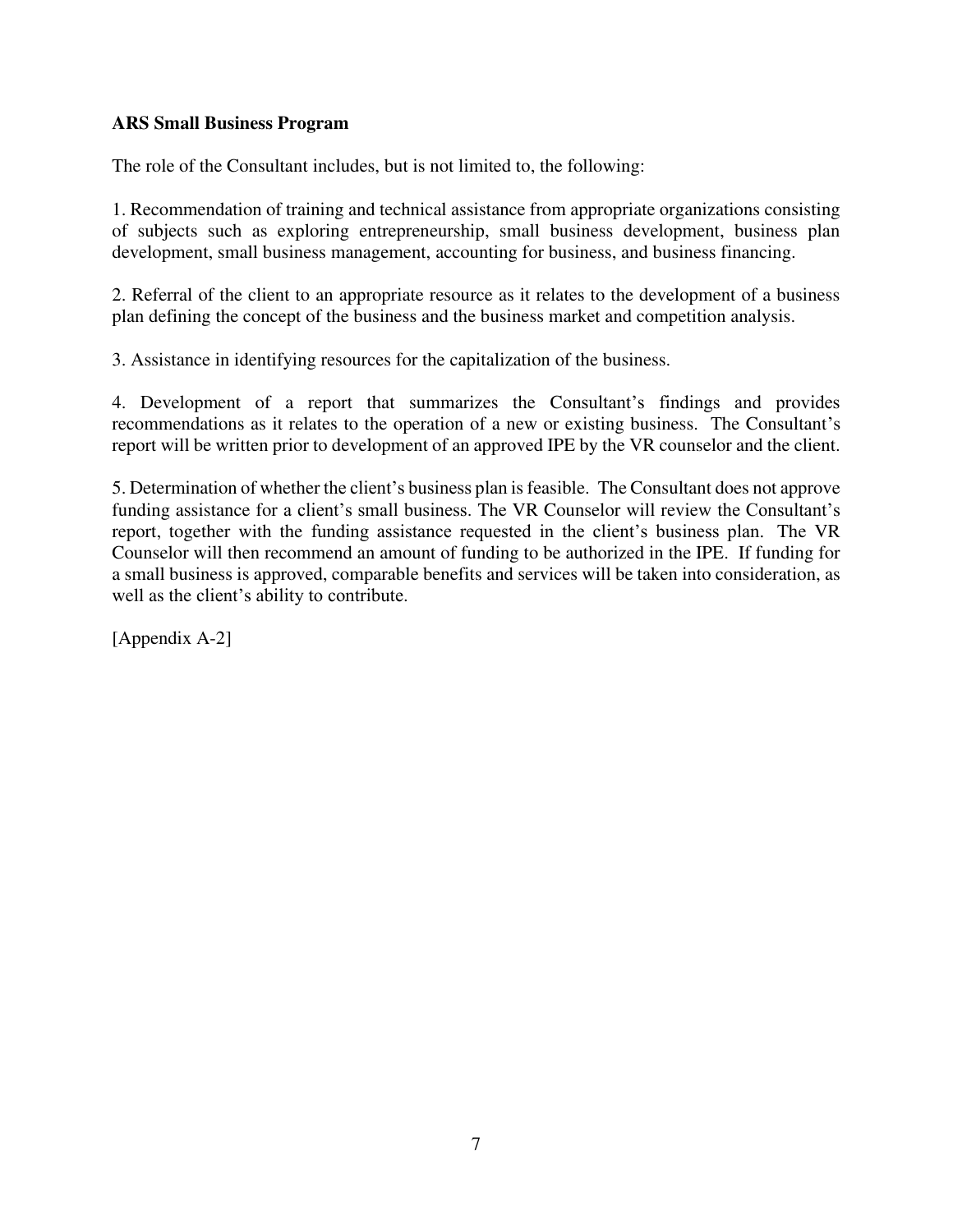# **WIOA Common Performance Measures – Appendix J**

Section 116 of Workforce Investment and Opportunity Act (WIOA) requires Arkansas Rehabilitation Services to assess how well the Vocational Rehabilitation program performs each quarter, and annually, based on the following 6 indicators:

| 1. Employment<br>Rate - 2nd<br>Quarter After<br>Exit | The percentage of participants who are working in the community<br>during the second quarter after exit from the program. A VR client<br>must work 90 days before their case can be closed. Once the 90-day<br>timeframe is complete and the case is closed, the client has "exited"<br>the program.<br>The client's work record will be validated 6 months (2 quarters) after<br>they exit the program. In order to verify that the client is employed<br>at that time, ARS staff will obtain supporting documents such as:<br>Direct Unemployment Insurance (UI) wage match -<br>I Wage (applies to status 26 and status 28 closures)<br>Federal or military employment records<br>$\bullet$<br>Paystub<br>$\bullet$<br>W <sub>2</sub> or tax record<br>Verification from the client in writing using an agency form<br>or a letter from the client, signed and dated from the client<br>and counselor |  |
|------------------------------------------------------|----------------------------------------------------------------------------------------------------------------------------------------------------------------------------------------------------------------------------------------------------------------------------------------------------------------------------------------------------------------------------------------------------------------------------------------------------------------------------------------------------------------------------------------------------------------------------------------------------------------------------------------------------------------------------------------------------------------------------------------------------------------------------------------------------------------------------------------------------------------------------------------------------------|--|
|                                                      | Verification using an agency out-of-state wage form<br>$\bullet$<br>Verification from the Employer on letterhead with<br>$\bullet$<br>employment start date and justification<br>Verification Form for Self-Employment Income and<br>$\bullet$<br>Expenses                                                                                                                                                                                                                                                                                                                                                                                                                                                                                                                                                                                                                                               |  |
|                                                      | The "employment rate" for this indicator is essentially the number of<br>clients who are employed 2 quarters after exiting the program,<br>divided by the total number of clients who exited during the same<br>reporting period.                                                                                                                                                                                                                                                                                                                                                                                                                                                                                                                                                                                                                                                                        |  |
|                                                      | Participants counted for this indicator include clients whose record<br>of services is closed successfully after development of an IPE, and<br>clients whose record is closed unsuccessfully after development of<br>an IPE.                                                                                                                                                                                                                                                                                                                                                                                                                                                                                                                                                                                                                                                                             |  |
| 2. Employment<br>Rate - 4th<br>Quarter After<br>Exit | The percentage of participants who are working in the community<br>during the fourth quarter after exit from the program. A VR client<br>must work 90 days before their case can be closed. Once the 90-day<br>timeframe is complete and the case is closed, the client has "exited"<br>the program.                                                                                                                                                                                                                                                                                                                                                                                                                                                                                                                                                                                                     |  |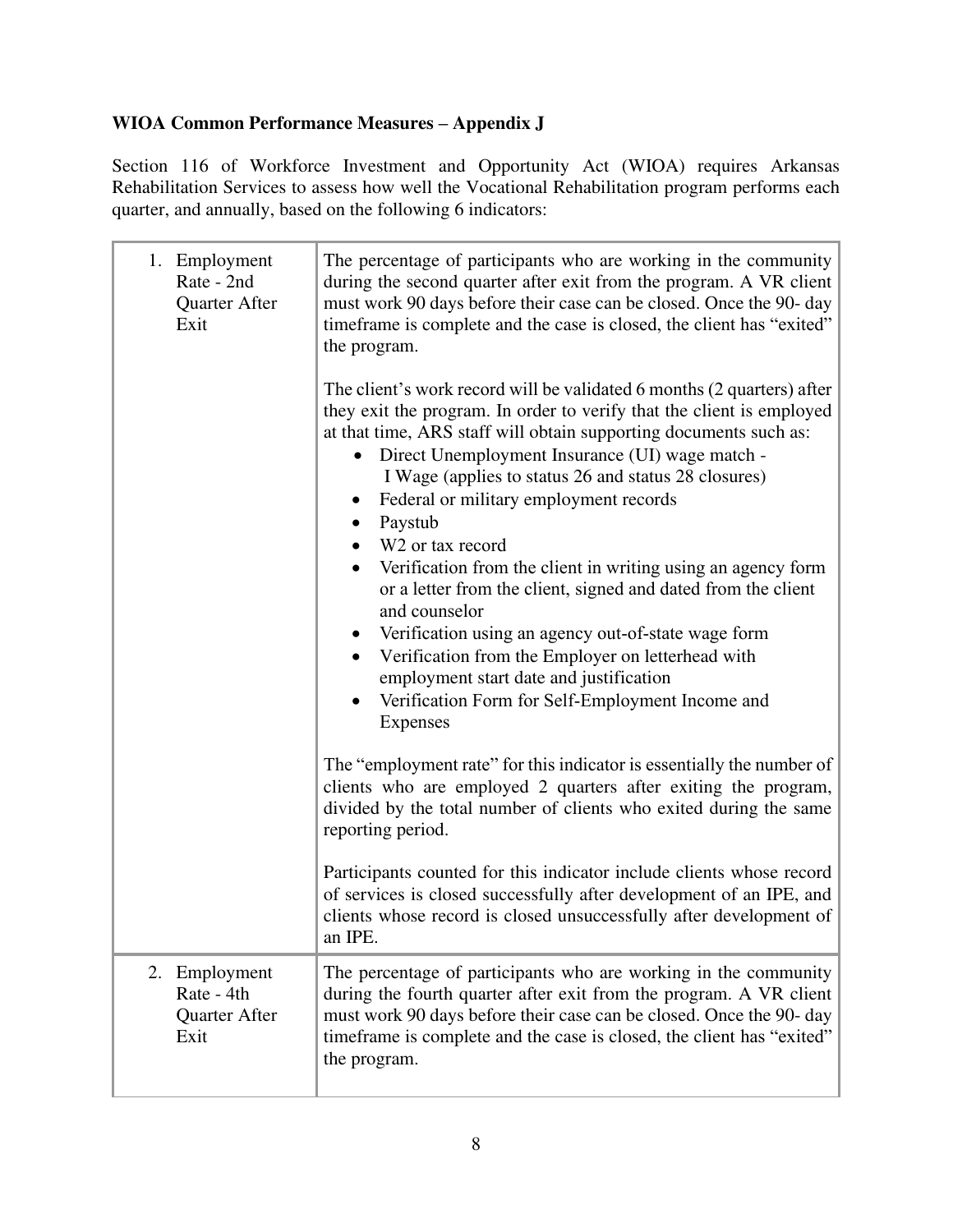|                                                 | The client's work record will be validated 12 months (4 quarters)<br>after they exit the program. In order to verify that the client is<br>employed at that time, ARS staff will obtain supporting documents<br>such as:<br>Direct Unemployment Insurance (UI) wage match -<br>$\bullet$<br>I Wage (applies to status 26 and status 28 closures)<br>Federal or military employment records<br>Paystub<br>W <sub>2</sub> or tax record<br>Verification from the client in writing using an agency form<br>or a letter from the client, signed and dated from the client<br>and counselor<br>Verification using an agency out-of-state wage form<br>Verification from the Employer on letterhead with<br>$\bullet$<br>employment start date and justification<br>Verification Form for Self-Employment Income and<br>$\bullet$<br>Expenses |
|-------------------------------------------------|------------------------------------------------------------------------------------------------------------------------------------------------------------------------------------------------------------------------------------------------------------------------------------------------------------------------------------------------------------------------------------------------------------------------------------------------------------------------------------------------------------------------------------------------------------------------------------------------------------------------------------------------------------------------------------------------------------------------------------------------------------------------------------------------------------------------------------------|
|                                                 | The "employment rate" for this indicator is essentially the number of<br>clients who are employed 4 quarters after exiting the program,<br>divided by the total number of clients who exited during the same<br>the reporting period.<br>Participants counted for this indicator include clients whose record<br>of services is closed successfully after development of an IPE, and                                                                                                                                                                                                                                                                                                                                                                                                                                                     |
|                                                 | clients whose record is closed unsuccessfully after development of<br>an IPE.                                                                                                                                                                                                                                                                                                                                                                                                                                                                                                                                                                                                                                                                                                                                                            |
| 3. Median Earnings<br>2nd Quarter<br>After Exit | The median quarterly earnings for participants who are working in<br>the community 6 months after they exit the program, as validated<br>through direct UI wage match, federal or military employment<br>records, or supplemental wage information like the Verification<br>Form for Self-Employment Income and Expenses.                                                                                                                                                                                                                                                                                                                                                                                                                                                                                                                |
|                                                 | The median wage is determined by listing participants' quarterly<br>wages from the lowest to the highest value. The wage in the middle<br>of the list is the median quarterly wage. If there are an even number<br>of participants in the list, the median is the average of the middle two<br>wages.                                                                                                                                                                                                                                                                                                                                                                                                                                                                                                                                    |
|                                                 | Generally, participants counted for this indicator include clients<br>whose record of services is closed successfully after development of<br>an IPE, and clients whose record is closed unsuccessfully after<br>development of an IPE.                                                                                                                                                                                                                                                                                                                                                                                                                                                                                                                                                                                                  |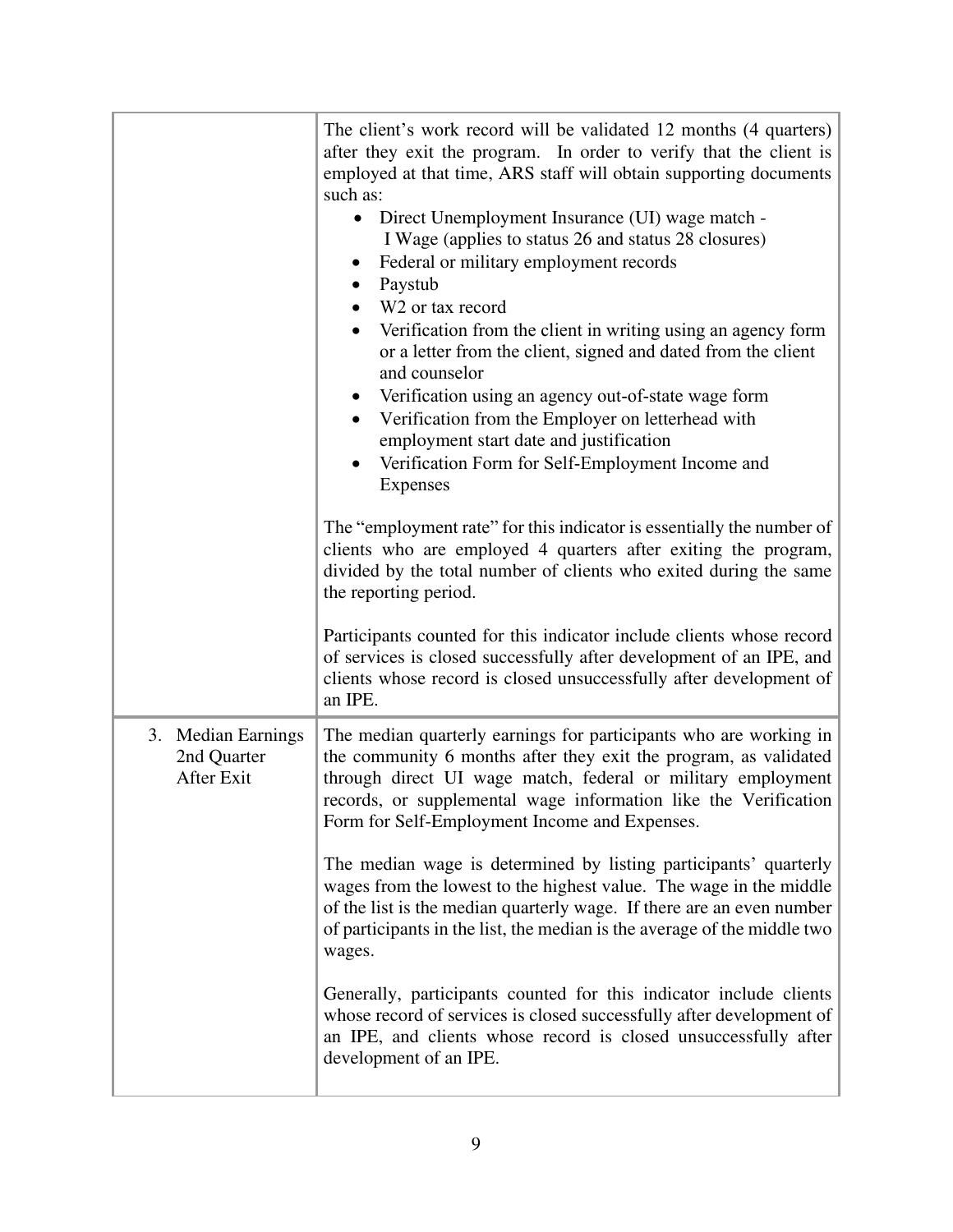|                              | However, the following clients are not included:                                                                                                                                                                                                                                                                                                                                                                                                                                                                                                                                                                                                                                                                                                                                                                                                                         |
|------------------------------|--------------------------------------------------------------------------------------------------------------------------------------------------------------------------------------------------------------------------------------------------------------------------------------------------------------------------------------------------------------------------------------------------------------------------------------------------------------------------------------------------------------------------------------------------------------------------------------------------------------------------------------------------------------------------------------------------------------------------------------------------------------------------------------------------------------------------------------------------------------------------|
|                              | Clients who have exited but are not employed in the 2nd<br>quarter after exit.<br>Clients who have exited and are employed, but for whom<br>earnings are not yet available.<br>Clients who have exited and are working, but have no<br>income (e.g., unpaid family workers)<br>Clients who have exited but are in subsidized employment.<br>Clients who have exited, but one or more of the<br>"Exclusions" apply. See section on Exclusions, below.<br>Note that there is a two-quarter lag in reporting wages.<br>If a<br>participant's wages are not available after two quarters, the wage<br>must be reported as \$0, and the person is not considered employed<br>for purposes of Median Earnings – 2nd Quarter. A median wage<br>reported as \$0 will negatively impacts Employment Rate - 2nd<br>Quarter.                                                        |
| 4. Credential<br>Attainment  | The percentage of program participants enrolled in an education or<br>training program (excluding on-the-job training and customized<br>training) who attain a recognized postsecondary credential or a<br>secondary school diploma, or its recognized equivalent, during<br>participation in, or within one year after exit from, the program.<br>A high-school school diploma or GED can count for purposes of<br>credential attainment, but only if the client becomes employed within<br>one year after exit, or enrolls in an education or training program<br>leading to a recognized postsecondary credential within one year<br>after exit.<br>Participants counted for this indicator include clients whose record<br>of services is closed successfully after development of an IPE, and<br>clients whose record is closed unsuccessfully after development of |
| 5. Measurable Skill<br>Gains | an IPE.<br>The percentage of program participants who, during a program year,<br>are enrolled in an education or training program that leads to a<br>recognized postsecondary credential or employment and gain a skill<br>that counts as "documented progress" towards the credential or<br>employment.<br>Progress can be academic, technical, occupational, or other,<br>depending on the type of education or training program:                                                                                                                                                                                                                                                                                                                                                                                                                                      |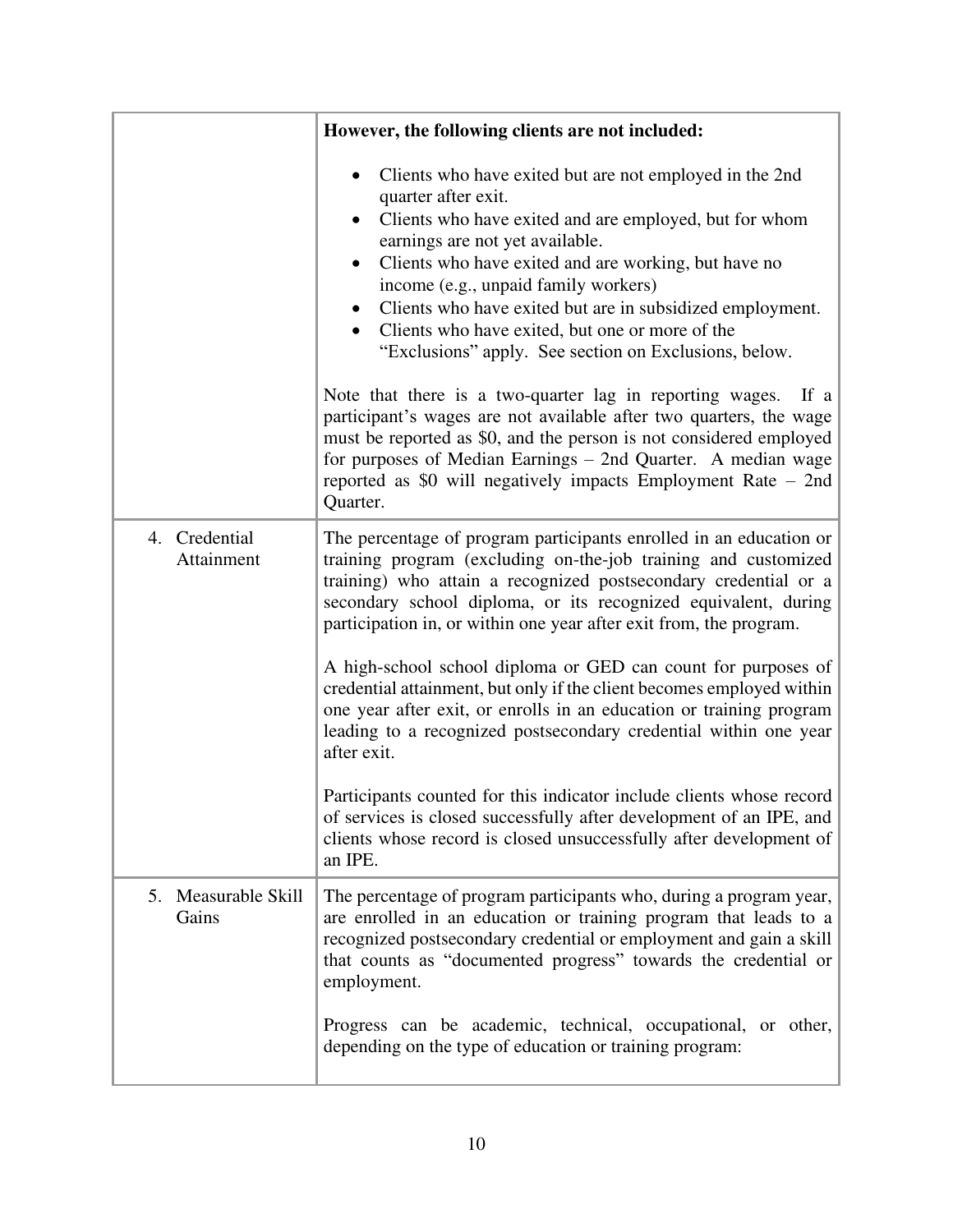|                                             | 1. Documented achievement of at least one educational<br>functioning level of a participant who is receiving<br>instruction below the postsecondary education level;<br>2. Documented attainment of a secondary school diploma or<br>its recognized equivalent;<br>3. Secondary: Transcript or report card showing passing<br>grades for 1 semester;<br>4. Postsecondary, full-time (12 or more hours): Transcript<br>showing passing grades for 1 semester.<br>Postsecondary, part time (less than 12 hours): Transcript<br>must show passing grades for a total of 12 hours, over 2<br>consecutive semesters;<br>5. Satisfactory or better progress report towards established<br>milestones, such as completion of OJT or completion of one<br>year of an apprenticeship program or similar milestones,<br>from an employer or training provider; or<br>6. Successful passage of an exam that is required for a<br>particular occupation or progress in attaining technical or<br>occupational skills as evidenced by trade-related<br>benchmarks such as knowledge-based exams.<br>Measurable Skill Gains are reported on a yearly basis and are<br>$\bullet$<br>not an exit-based measure.<br>Clients are generally given credit for 1 Measureable Skill Gain<br>٠<br>per year, even if they earn more than 1 during a program year.<br>Record all Measurable Skill Gains in the case management<br>system—the reporting system will count them appropriately.<br>Participants counted for this indicator include clients whose record<br>of services is closed successfully after development of an IPE, and<br>clients whose record is closed unsuccessfully after development of<br>an IPE. |
|---------------------------------------------|-----------------------------------------------------------------------------------------------------------------------------------------------------------------------------------------------------------------------------------------------------------------------------------------------------------------------------------------------------------------------------------------------------------------------------------------------------------------------------------------------------------------------------------------------------------------------------------------------------------------------------------------------------------------------------------------------------------------------------------------------------------------------------------------------------------------------------------------------------------------------------------------------------------------------------------------------------------------------------------------------------------------------------------------------------------------------------------------------------------------------------------------------------------------------------------------------------------------------------------------------------------------------------------------------------------------------------------------------------------------------------------------------------------------------------------------------------------------------------------------------------------------------------------------------------------------------------------------------------------------------------------------------------------------------------------------------------|
| 6. Effectiveness in<br>Serving<br>Employers | There are three approaches to measuring this indicator. The core<br>partners are required to report on two of the three following<br>measures. The core programs for the Combined State Plan in<br>Arkansas, including VR, are in the pilot phase of choosing a common<br>approach:<br>Approach 1 - Retention with the same employer - addresses<br>the programs' efforts to provide employers with skilled<br>workers;<br>Approach 2 - Repeat Business Customers - addresses the<br>programs' efforts to provide quality engagement and<br>services to employers and sectors and establish productive                                                                                                                                                                                                                                                                                                                                                                                                                                                                                                                                                                                                                                                                                                                                                                                                                                                                                                                                                                                                                                                                                              |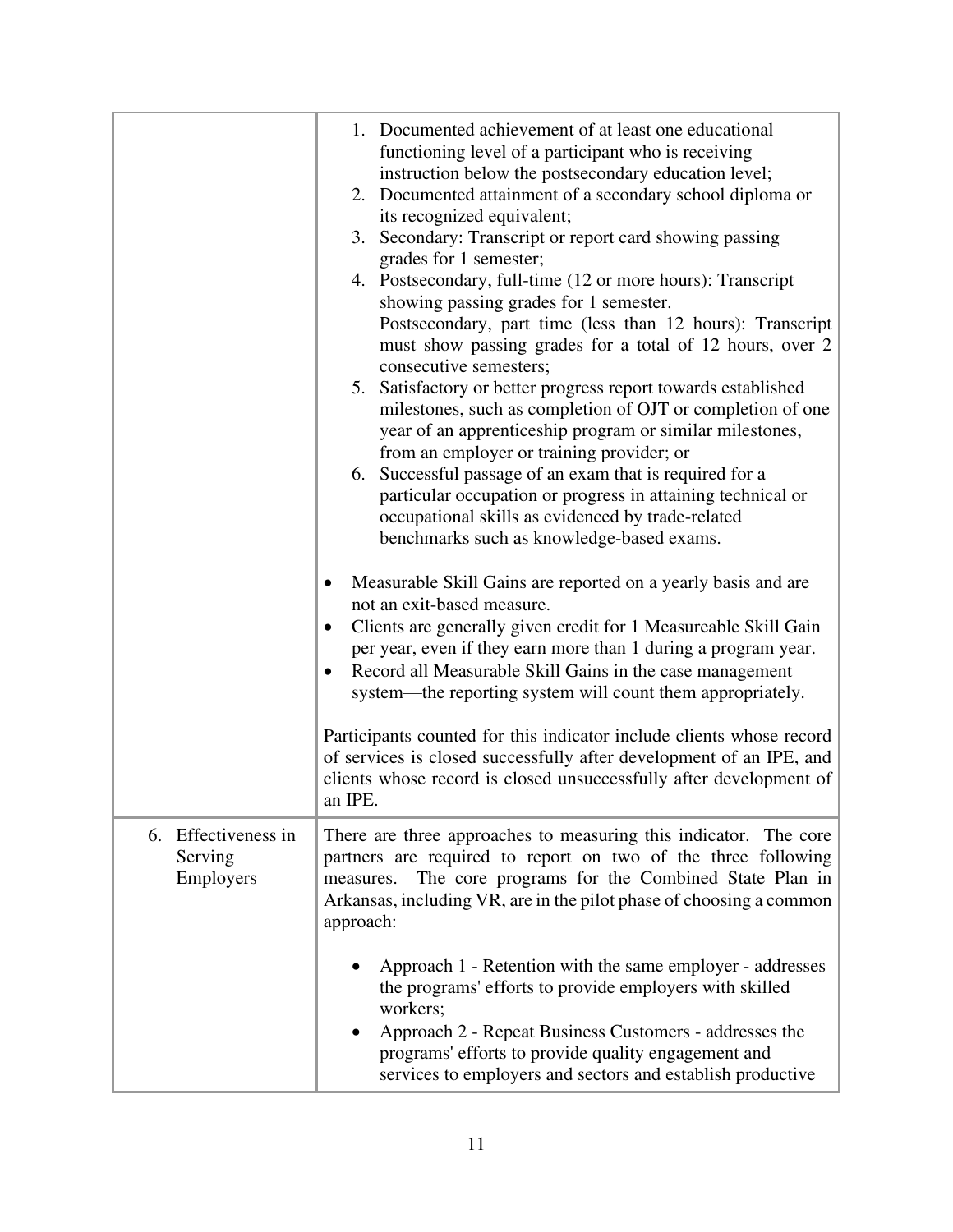|  | relationships with employers and sectors over extended<br>periods of time; and<br>Approach 3 - Employer Penetration Rate - addresses the<br>programs' efforts to provide quality engagement and<br>services to all employers and sectors within a State and<br>local economy. |
|--|-------------------------------------------------------------------------------------------------------------------------------------------------------------------------------------------------------------------------------------------------------------------------------|
|--|-------------------------------------------------------------------------------------------------------------------------------------------------------------------------------------------------------------------------------------------------------------------------------|

# **Clients Counted in the Performance Measures**

A "participant" for VR purposes is someone who is eligible for services, has an individualized plan for employment, and is receiving services. These policies apply to all cases in the casemanagement system involving clients who meet the definition of participant.

# **Exit Wage Calculations**

All earnings are reported before deductions of Federal, State and local income taxes and Social Security payroll tax. The entire amount received for the quarter is reported. Wages for salespersons, consultants, self-employed individuals, and other similar occupations are based on their adjusted gross income. Estimates of in-kind payments, such as meals and lodging, cannot be reported.

# **Exclusions**

Things may happen in clients' lives that exclude them from certain performance measures.

These exclusions occur due to:

• Incarceration in a correctional institution, or becoming a resident of an institution or facility providing 24-hour support (such as hospital or treatment center) for 90 days or longer, which is considered enough time to prevent the client from participation in a workforce program;

• Medical treatment where the treatment is expected to last longer than 90 days and precludes entry into unsubsidized employment or continued participation;

• Death; or

• Membership in the National Guard or other reserve military unit of the armed forces, and being called to active duty for at least 90 days.

# **Data Validation Generally**

Under WIOA section 116(d), the U.S. Departments of Education and Labor have established datavalidation guidelines in order to ensure that information included in program reports is valid and reliable. For ARS, this means the data supporting our performance indicators (and reported to RSA) must first meet internal, quality-assurance standards. Ultimately, data validation will improve ARS's performance accountability and help achieve better outcomes for our clients. ARS complies with all State and Federal laws applicable to performance-measure collection and reporting.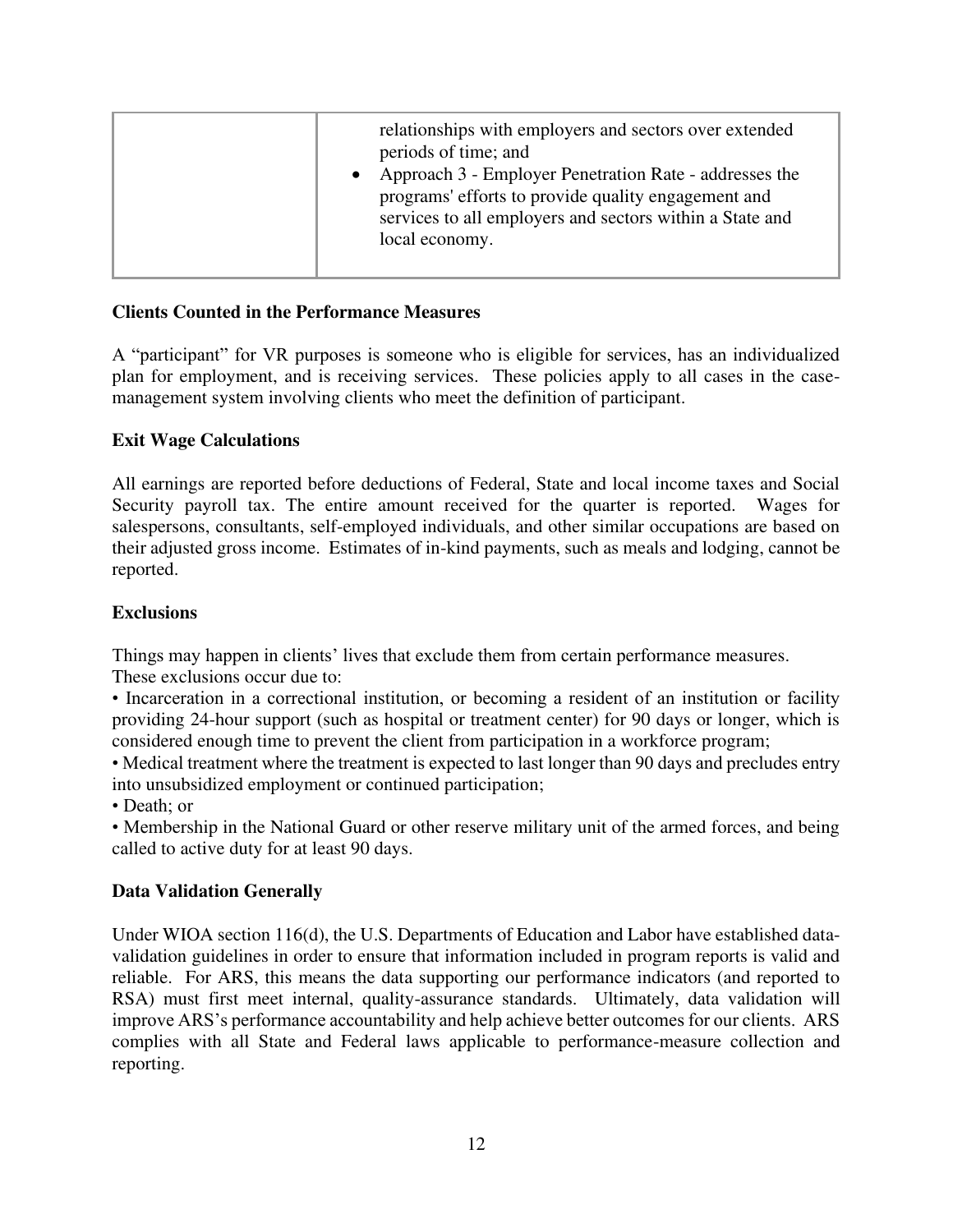## **Quality-Assurance Standards for Data Validation**

1) Data Collection for Effective and Efficient Operations. ARS counselors will be provided a monitoring tool, based on the 911 report and technical assistance from RSA, in order to review case data and supporting documentation. Using the monitoring tool, counselors will enter information into the electronic case management system the appropriate clients. The monitoring tool may also be used by managers each quarter to review cases for accuracy.

ARS staff responsible for monitoring will provide counselors and managers a written report of errors and missing data, with a request for corrections. Monitoring staff will also provide ongoing training and technical assistance. By the quarter prior to the due date for the next 911 report, counselors will provide a written response to their managers, showing that the errors identified by monitoring staff have been corrected. This statement will be forwarded to the monitoring staff, with a copy to the Chief of Field Services.

After receiving the statement from counselors, ARS monitoring staff will screen the electronic case files again for errors. At this time, any corrections still needed will be made by the monitoring staff or manager prior to the report's due date. Remedial training will be provided to counselors with recurring error corrections, as needed.

2) Retention. The ARS case management system maintains clients' full record of services, including assessments, evaluations, reports, financial records, and supporting documents. These records are kept electronically for the life of the case on the counselor's caseload. With the exception of certain files in Status 00, ARS will continue to keep all records of services for a period of seven (7) years. See 34 C.F.R. § 361.47; ARS Policy & Procedure Manual, sec. X; Ark. Code Ann. § 25-18-604; and current Arkansas Record Retention Schedule.

3) Timely Reporting to RSA. On a quarterly basis within each program year, the ARS Data Analyst will compile performance-indicator data to prepare 911 Reports, which are submitted to RSA as required by the Rehabilitation Act. The 911 Report collects case-service data, with a focus on performance indicators. As the 911 Reports are prepared, the Data Analyst will make note of errors and missing data from the counselors' caseloads. The Data Analyst will distribute summaries of the errors and omissions, along with a correction guide, to each counselor prior to the close of the quarter. Any errors will be addressed using the correction guide. This is intended to supplement the written report/correction/screening process involving ARS monitoring staff, described above.

The Data Analyst's summaries and correction guides will be distributed on the following timeline:

Q1: July 1 to September 30 Q2: October 1 to December 31 Q3: January 1 to March 31 Q4: Reporting Period: April 1-June 30

4) Reliability of Performance Indicators. Generally speaking, any information entered into the case management system must be verified using the supporting documents identified in TAC 19- 01 (RSA) and TEGL 7-18 (U.S. Departments of Labor and Education). Allowable supporting